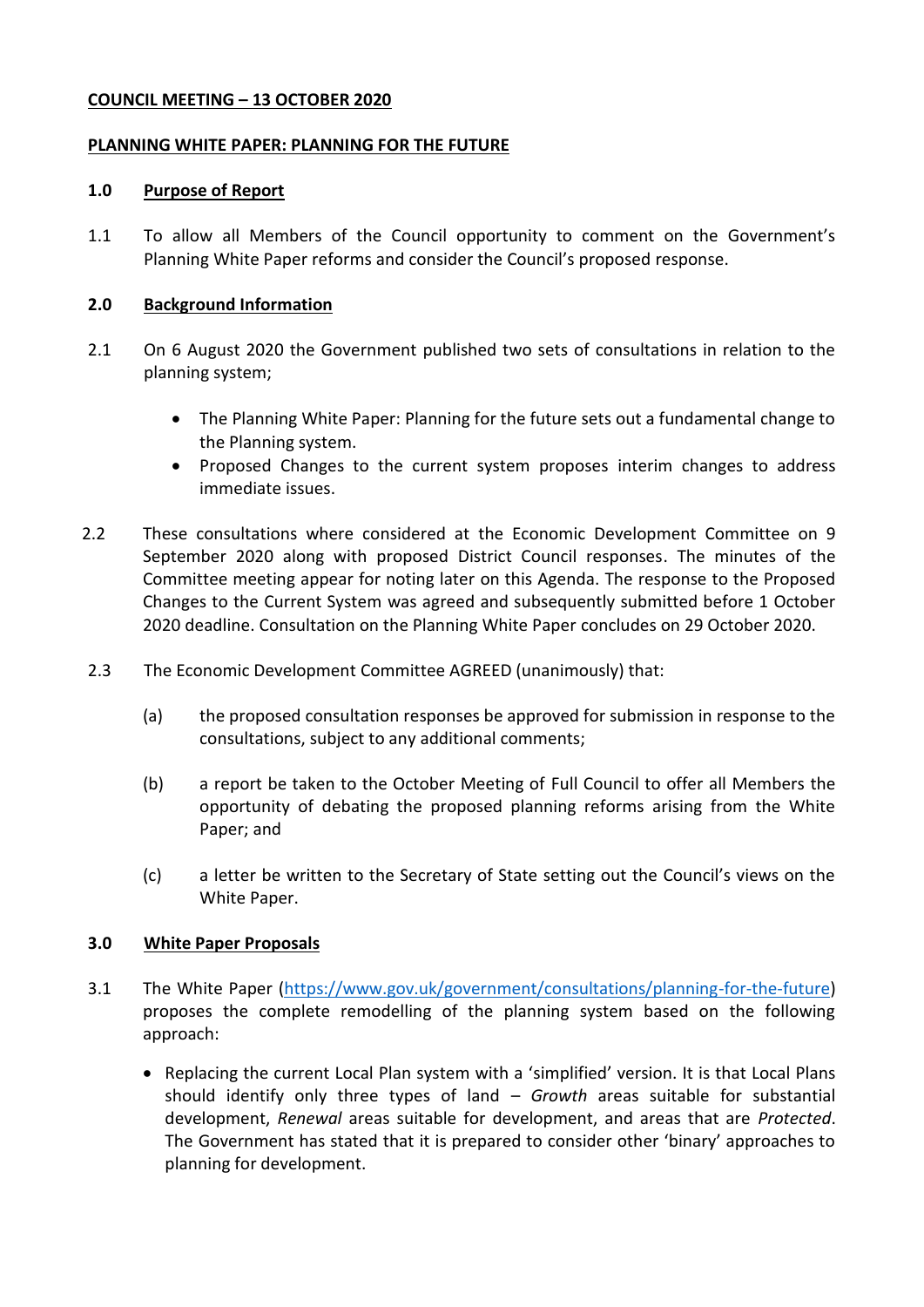- Development Management policies for determining planning applications set at National Level.
- Enhanced consultation via online platforms including interactive mapping.
- Areas identified as Growth areas (suitable for substantial development) would automatically be granted outline planning permission for the principle of development.
- Automatic approvals would be available for pre-established development types in other areas suitable for building.
- To make design expectations more visual and predictable, it will expected that design guidance and codes to be prepared locally with community involvement, and ensure that codes are more binding on decisions about development.
- The Community Infrastructure Levy should be reformed to be charged as a fixed proportion of the development value above a threshold, with a mandatory nationallyset rate or rates and the current system of planning obligations abolished.

# **4.0 District Council Response**

- 4.1 The Planning White Paper identifies a number of issues and problems with the planning system which it is argued cannot be addressed by further incremental changes to the existing system. The Government therefore proposes a series of fundamental changes to the Planning System, ones which will have a significant impact on the built environment of Newark and Sherwood, the development industry, local communities and District Council's planning service.
- 4.2 The White Paper contains 37 consultation questions and the Council's proposed detailed response is included at **Appendix A**. Those questions highlighted in grey are not particularly aimed at Local Planning Authorities (LPA) and 4 of the proposals do not have consultation questions. The proposed response was considered and agreed at Economic Development Committee having been drawn up by officers following discussions with the Local Development Framework Task Group. In considering the District Council response it was felt the following key issues needed to be highlighted to the Committee:
	- 1. Whilst the document is titled as a 'White Paper,' and it is intended that legislative and regularity changes required will follow shortly afterwards, the proposals lack a significant amount of detail which makes it challenging to properly judge the impact of many of the proposals.
	- 2. Whilst focusing on continuing to find ways to address the housing crisis is welcomed, unfortunately this appears to be in many places to the exclusion of all other concerns which need to be addressed. Matters in relation to specialist housing such as Gypsies and Traveller provision and type and tenure of housing are little discussed. Issues such a climate change, town centres, sustainable economic growth are raised but then not discussed in any particular detail, nor are the impact of the proposed changes on these subject areas.
	- 3. Place making is confused with design of place; this may seem to be a matter of semantics and clearly good design is at the heart of place making but in order for the Local Planning Authority or anybody else to create positive change intervention in the build environment needs to occur. If the current planning policy tools to do this are no longer available how will this occur? Similarly good design is confused with 'beautiful' design and it is proposed to reward beauty in development proposals.